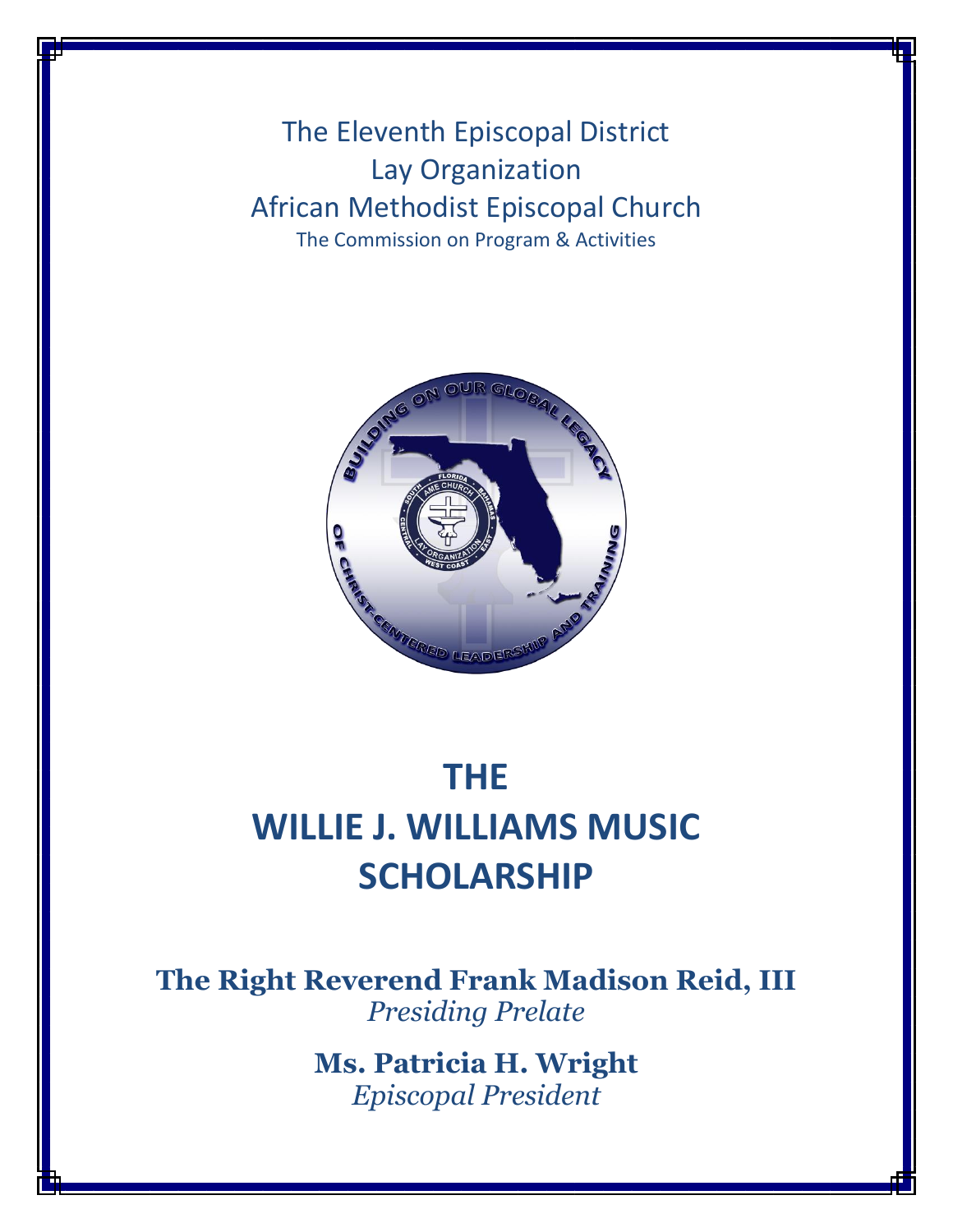### **Page 1**

African Methodist Episcopal Church 11th Episcopal District Lay Organization

### **THE WILLIE J. WILLIAMS MUSIC SCHOLARSHIP**

The Willie J. Williams Music Scholarship was established June 20, 2003, in recognition of Mr. Willie J. Williams' dedicated and effective leadership as Director of Music of the Eleventh Episcopal District African Methodist Episcopal Church, for more than seventeen years. Its intent is to provide scholarship assistance to students who pursue an undergraduate degree or performance certificate in Music, Drama or Liturgical Dance. Upon completion of study, the recipient should plan to assume a music leadership position in the African Methodist Episcopal Church.

### ELIGIBILITY REQUIREMENTS

- A member of the African Methodist Episcopal Church
- $\Box$  A high school graduate of a school in the Eleventh Episcopal District (Florida and the Bahamas) of the African Methodist Episcopal Church.
- $\Box$  Must attend an accredited Historically Black College or University in the Fall of the year application is submitted, with a major in music.
- $\Box$  Provide proof of acceptance to an accredited Historically Black College or University.

### THE SCHOLARSHIP AWARD

The scholarship award will be issued in two payments ( August and January) directly to the student upon receipt of proof of enrollment. Preference may be given to a student who attends an A.M.E Church College or University. In the event the recipient is unable to attend school in the Fall of the year application is submitted, the award will be forfeited and returned to the Willie J. Williams Scholarship Fund.

### APPLICATION REQUIREMENTS

Applicants must submit the following materials in one package:

- $\Box$  Completed application (must be typed or scanned into computer).
- $\Box$  A current official high school transcript (must have official seal).
- $\Box$  Three character letters of reference. One letter must be from a teacher or administrator who is familiar with the student's academic and musical performance and potential.
- A one page essay entitled, "Why I Should Be Awarded This Scholarship." The essay must be typed or word processed, double-spaced.
- $\Box$  Applicant may submit in writing, any information which would enhance the probability of being selected, provided it has not already been covered in previous responses.
- $\Box$  To be considered, all materials must be received by the designated deadline/s.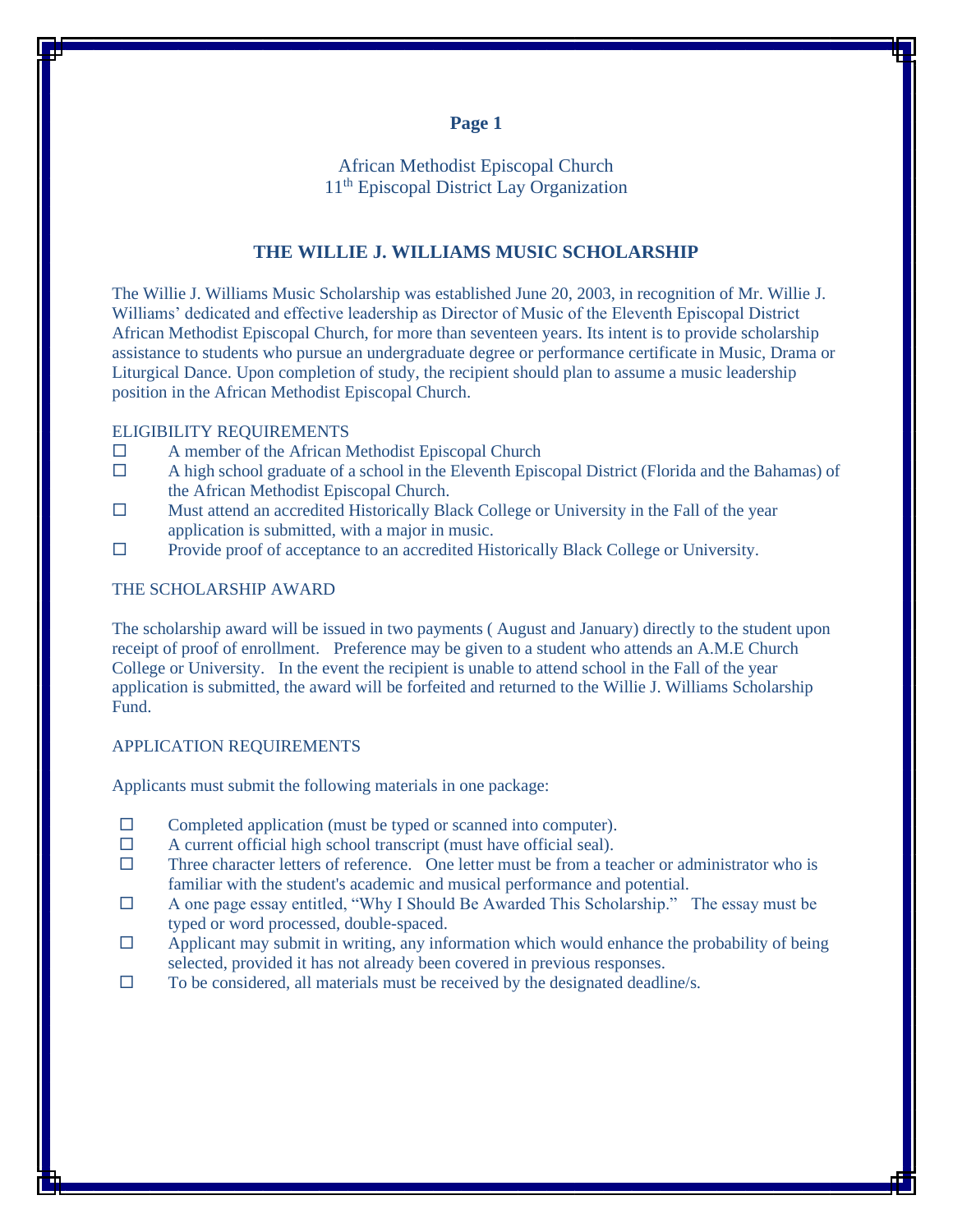## **Page 2**

African Methodist Episcopal Church 11th Episcopal District Lay Organization THE WILLIE J. WILLIAMS MUSIC SCHOLARSHIP APPLICATION MUST BE TYPED OR SCANNED INTO COMPUTER

### **PERSONAL DATA**

| Name:<br><u> 1989 - Johann Stoff, deutscher Stoff, der Stoff, der Stoff, der Stoff, der Stoff, der Stoff, der Stoff, der S</u> |                                                                                                                           |
|--------------------------------------------------------------------------------------------------------------------------------|---------------------------------------------------------------------------------------------------------------------------|
| Address:                                                                                                                       |                                                                                                                           |
| City/State/Zip:                                                                                                                |                                                                                                                           |
| Home Phone:                                                                                                                    | <u> 1980 - Johann Stoff, deutscher Stoff, der Stoff, der Stoff, der Stoff, der Stoff, der Stoff, der Stoff, der S</u>     |
| Date of Birth:                                                                                                                 |                                                                                                                           |
| <b>CHURCH INFORMATION</b>                                                                                                      |                                                                                                                           |
| Name of Local Church:                                                                                                          | <u> 1989 - Jan James James, margolar amerikan bahasa personal dan berasal dan berasal dalam berasal dalam berasal</u>     |
|                                                                                                                                |                                                                                                                           |
|                                                                                                                                |                                                                                                                           |
|                                                                                                                                |                                                                                                                           |
|                                                                                                                                | Please list church activities during the past four (4) years. Include local church, conference, district and connectional |
|                                                                                                                                |                                                                                                                           |
|                                                                                                                                |                                                                                                                           |
|                                                                                                                                |                                                                                                                           |
|                                                                                                                                |                                                                                                                           |
|                                                                                                                                |                                                                                                                           |
|                                                                                                                                |                                                                                                                           |
|                                                                                                                                |                                                                                                                           |
|                                                                                                                                |                                                                                                                           |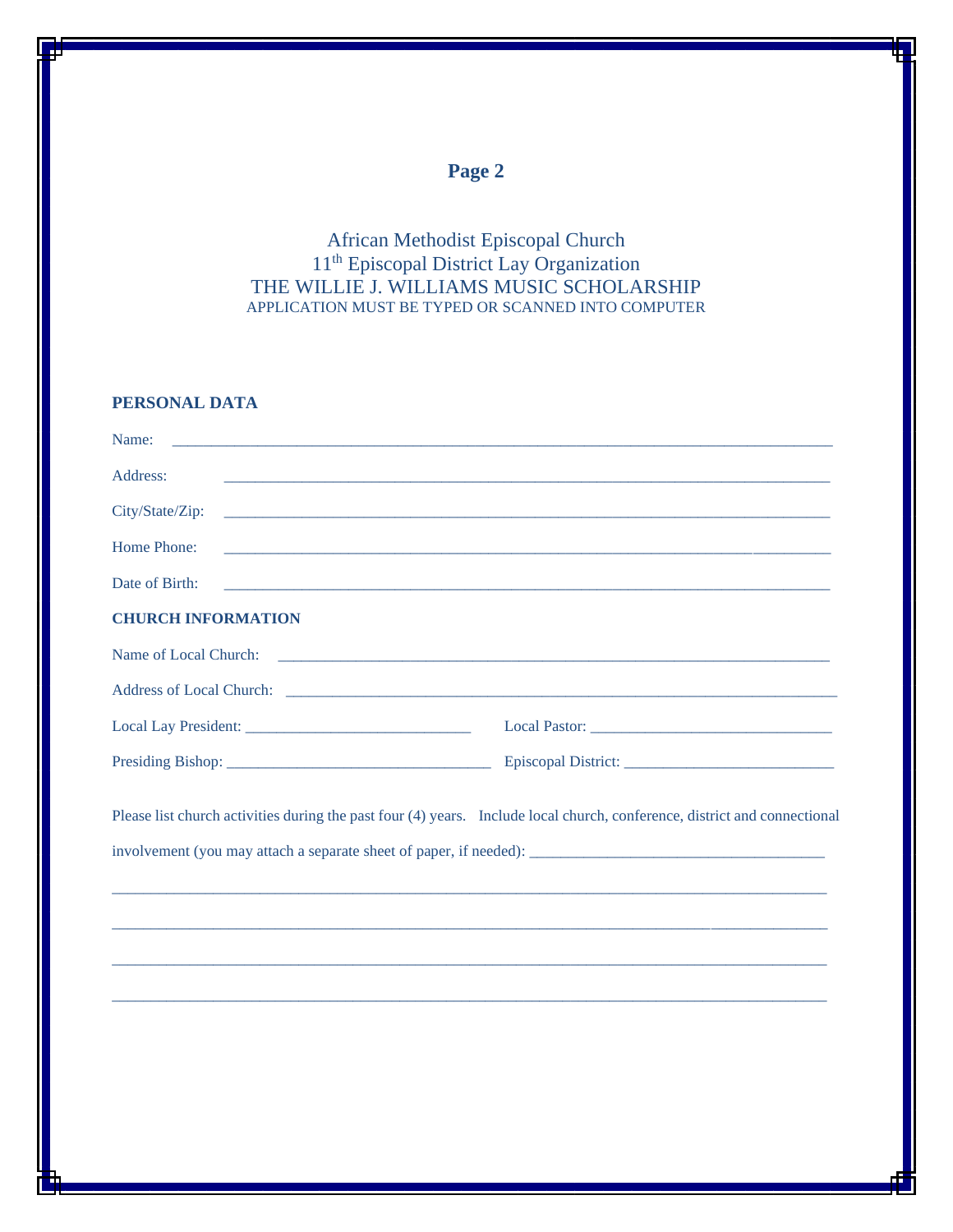| <b>ACADEMIC INFORMATION</b>                           | Page 3                                                                                                               |
|-------------------------------------------------------|----------------------------------------------------------------------------------------------------------------------|
| Name of High School:                                  | <u> 1989 - Johann Barbara, martxa alemaniar argumento estas políticas en la contrada de la contrada de la contra</u> |
| Address of High School:                               |                                                                                                                      |
| <b>Cumulative GPA</b><br>Minimum 2.5 GPA on 4.0 Scale | Class Rank: ________ out of _______ SAT/ACT<br>Score:                                                                |
| What College do you plan to attend?                   | <u> 2002 - Jan James James Jan James James James James James James James James James James James James James Jam</u> |
|                                                       |                                                                                                                      |
|                                                       |                                                                                                                      |
| List any academic honors received:                    |                                                                                                                      |
|                                                       |                                                                                                                      |
|                                                       |                                                                                                                      |
|                                                       |                                                                                                                      |
|                                                       |                                                                                                                      |
| <b>SCHOOL INVOLVEMENT</b>                             |                                                                                                                      |
| sheet of paper, if needed.).                          | Please list school extracurricular activities involved in during the past four (4) years. (Attach a separate         |
|                                                       |                                                                                                                      |
|                                                       |                                                                                                                      |
|                                                       |                                                                                                                      |
|                                                       |                                                                                                                      |
| <b>MUSIC INVOLVEMENT</b>                              |                                                                                                                      |
|                                                       |                                                                                                                      |
|                                                       |                                                                                                                      |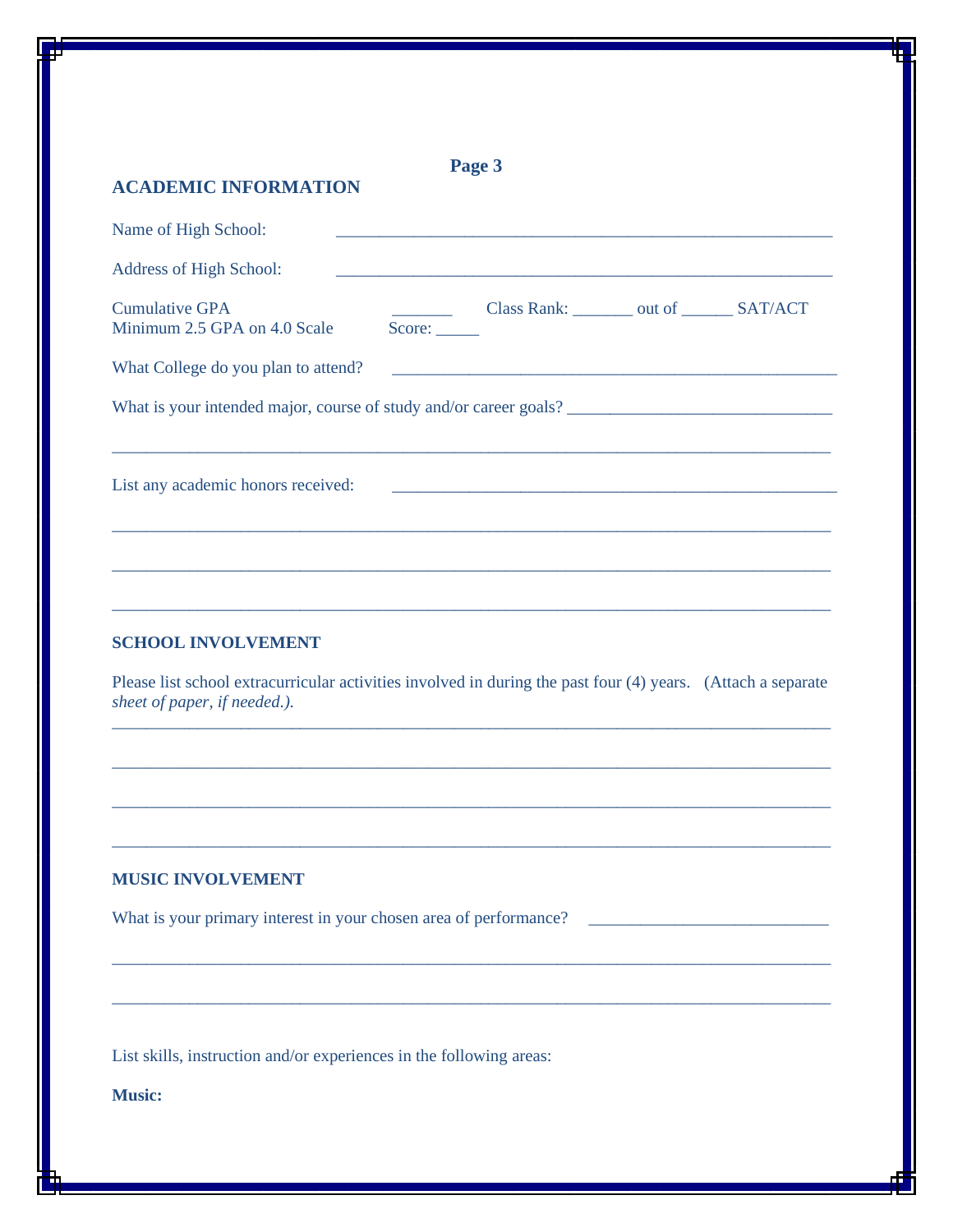**Page 4**

### **Drama:**

**Liturgical Dance: (Attach a separate sheet of paper if needed)**

**List music activities/events involved in during the past four (4) years. (Attach a separate sheet of paper if needed)**

#### **COMMUNITY INVOLVEMENT**

**Please list community, volunteer and other extracurricular activities, excluding jobs, involved in**  during the past four (4) years. (Attach a separate sheet of paper if needed). \_\_\_\_\_\_\_\_\_

**\_\_\_\_\_\_\_\_\_\_\_\_\_\_\_\_\_\_\_\_\_\_\_\_\_\_\_\_\_\_\_\_\_\_\_\_\_\_\_\_\_\_\_\_\_\_\_\_\_\_\_\_\_\_\_\_\_\_\_\_\_\_\_\_\_\_\_\_\_\_\_\_\_\_\_\_\_\_\_\_\_\_\_\_**

**\_\_\_\_\_\_\_\_\_\_\_\_\_\_\_\_\_\_\_\_\_\_\_\_\_\_\_\_\_\_\_\_\_\_\_\_\_\_\_\_\_\_\_\_\_\_\_\_\_\_\_\_\_\_\_\_\_\_\_\_\_\_\_\_\_\_\_\_\_\_\_\_\_\_\_\_\_\_\_\_\_\_\_\_**

**\_\_\_\_\_\_\_\_\_\_\_\_\_\_\_\_\_\_\_\_\_\_\_\_\_\_\_\_\_\_\_\_\_\_\_\_\_\_\_\_\_\_\_\_\_\_\_\_\_\_\_\_\_\_\_\_\_\_\_\_\_\_\_\_\_\_\_\_\_\_\_\_\_\_\_\_\_\_\_\_\_\_\_\_**

**\_\_\_\_\_\_\_\_\_\_\_\_\_\_\_\_\_\_\_\_\_\_\_\_\_\_\_\_\_\_\_\_\_\_\_\_\_\_\_\_\_\_\_\_\_\_\_\_\_\_\_\_\_\_\_\_\_\_\_\_\_\_\_\_\_\_\_\_\_\_\_\_\_\_\_\_\_\_\_\_\_\_\_\_**

### **OTHER HONORS AND AWARDS**

List significant civic or other non-school-related honors or awards you have received: \_\_\_\_\_\_\_\_\_\_\_\_\_